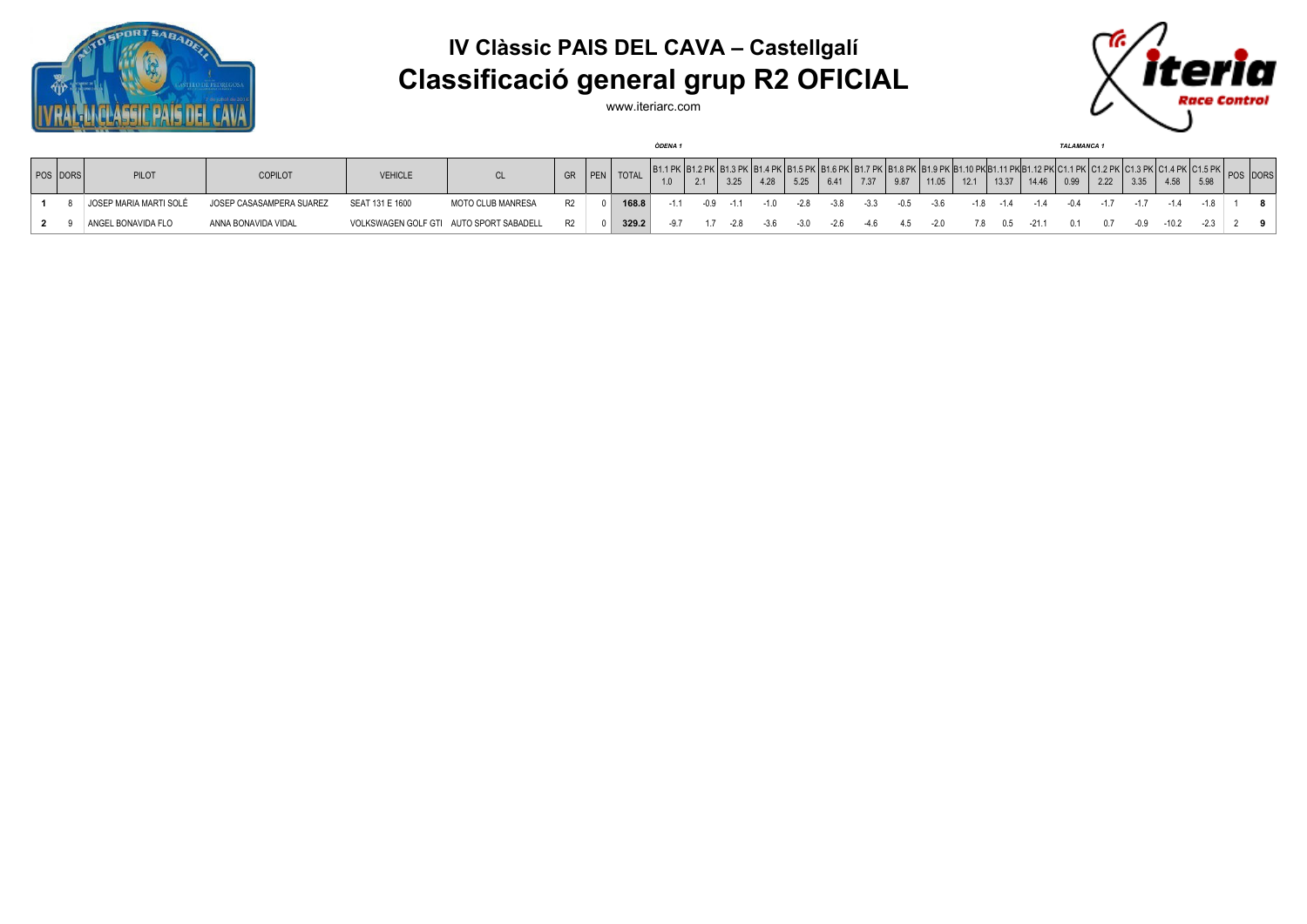





www.iteriarc.com

|     | <b>ROCAFORT 1</b>                                    |      |      |      |       |       |      |      |      |        |      |      | <b>MONTSERRAT 2</b> |       |      |       |      |      |     |      |     |      | ÒDENA 2 |       |       |       |      |     |        |        |        |      |      |      |          |     |
|-----|------------------------------------------------------|------|------|------|-------|-------|------|------|------|--------|------|------|---------------------|-------|------|-------|------|------|-----|------|-----|------|---------|-------|-------|-------|------|-----|--------|--------|--------|------|------|------|----------|-----|
|     | POS DORS $\begin{bmatrix} C1.6 \\ 7.4 \end{bmatrix}$ | 7.18 | 8.24 | 9.26 | 10.23 | 11.02 | 1.08 | 2.19 | 3.57 | $-4.4$ | 6.66 | 7.92 | 8.95                | 10.05 | 10.5 | 11.11 | 2.29 | 3.42 | 4.7 | 5.97 | 7.6 | 8.38 | 9.56    | 10.59 | 11.67 | 12.97 | 15.6 | 1.0 |        | 3.25   | 4.28   | 5.25 | 6.41 | 7.37 | POS DORS |     |
|     |                                                      |      |      |      |       |       |      |      |      |        |      |      |                     |       |      |       |      |      |     |      |     |      |         |       |       |       |      |     |        |        |        |      |      |      |          | 8   |
| 2 9 |                                                      |      |      |      |       |       |      |      |      |        |      |      |                     |       |      |       |      |      |     |      |     | -35  |         |       |       |       |      | 0.5 | $-3.1$ | $-4.3$ | $-2.8$ |      |      |      |          | - 0 |